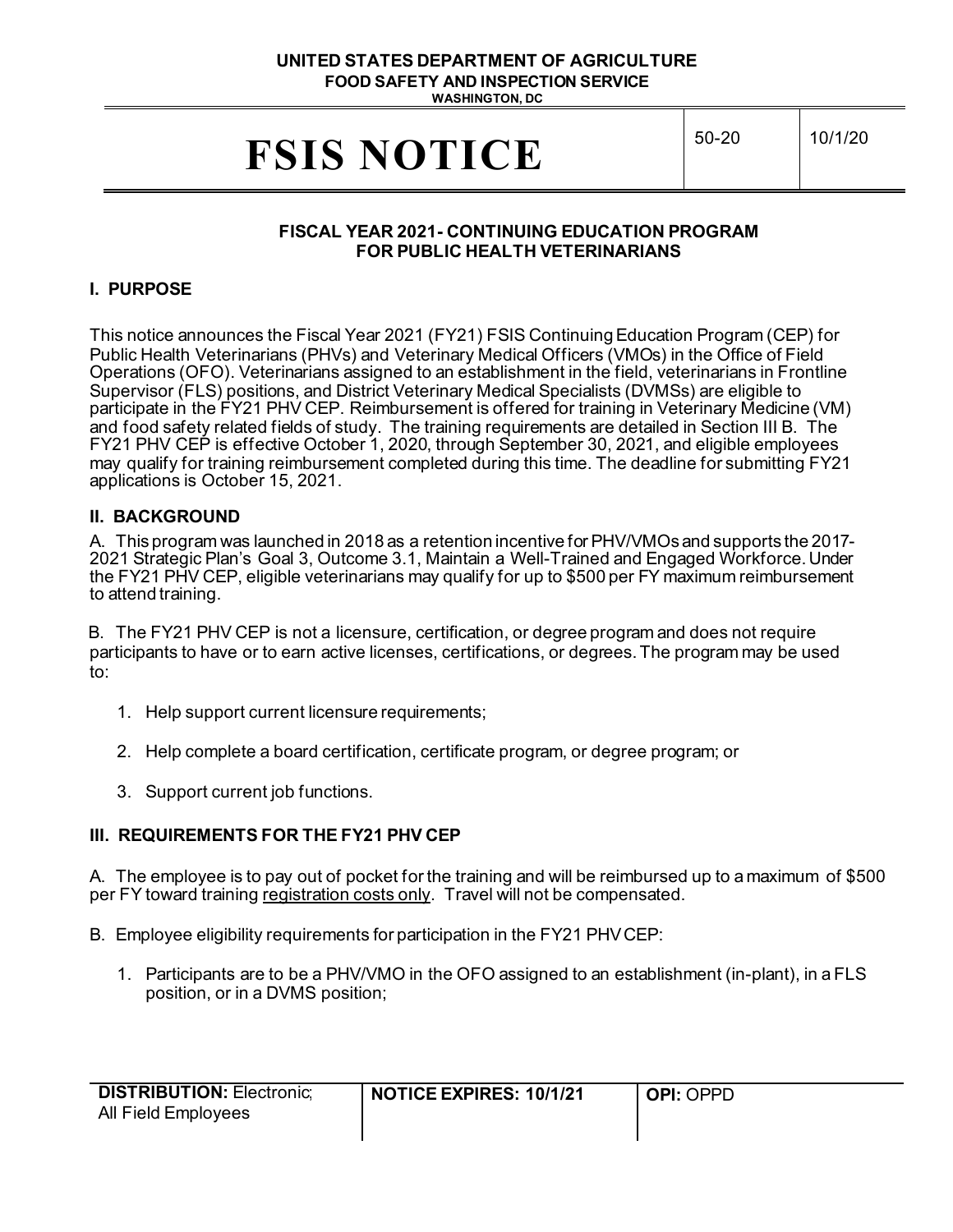- 2. Participants need to be full-time permanent employees in good standing, (i.e.,rated Fully Successful, have worked a minimum of 1 year of service with FSIS); and
- 3. Supervisory notification and approval is required if training interferes with tour of duty.
- C. Training requirements for participation in the FY21 PHVCEP:
	- 1. Training includes professional meetings, conferences, webinars, short courses, and college courses related to one of these core fields of study:
		- a. Veterinary Medicine (VM);
		- b. Food safety;
		- c. Food science;
		- d. Animal science
		- $\overline{a}$ e. Meat science; and
		- f. Supervision/Management/Leadership
	- 2. Although participants are not required to have or to earn licenses or certifications in VM, preparation courses for licenses will be reimbursed;
	- 3. CE credits in VM are to be earned from approved programs and providers of continuing education;
	- 4. College-level courses must be from nationally accredited institutions; and
	- 5. Participants are to submit proof of successful completion of training along with a PHV CEP Application Form so the training can be recorded in the employee's AgLearn record.

# **IV. HOW TO APPLY FOR FY21 PHV CEP TRAINING REIMBURSEMENT**

 A. After the training is completed, to be reimbursed, the employee is to provide to the CEP Manager of the Office of Employee Experience and Development (OEED) the following documentation:

- 1. PHV CEP Application and Approval Form;
- 2. A completed Optional Form 1164 (OF-1164), Claim for Reimbursement for Expenditures on Official Business;
- 3. Proper Receipt;
- 4. Proof of successful completion of training:
	- a. CE earned in VM provide documentation of CE units earned;
	- b. College credit hours earned provide transcript showing passed with C grade or better;
	- c. Certificate earned provide certificate showing successful completion;
	- d. Preparation courses for Veterinary license examinations registration statement,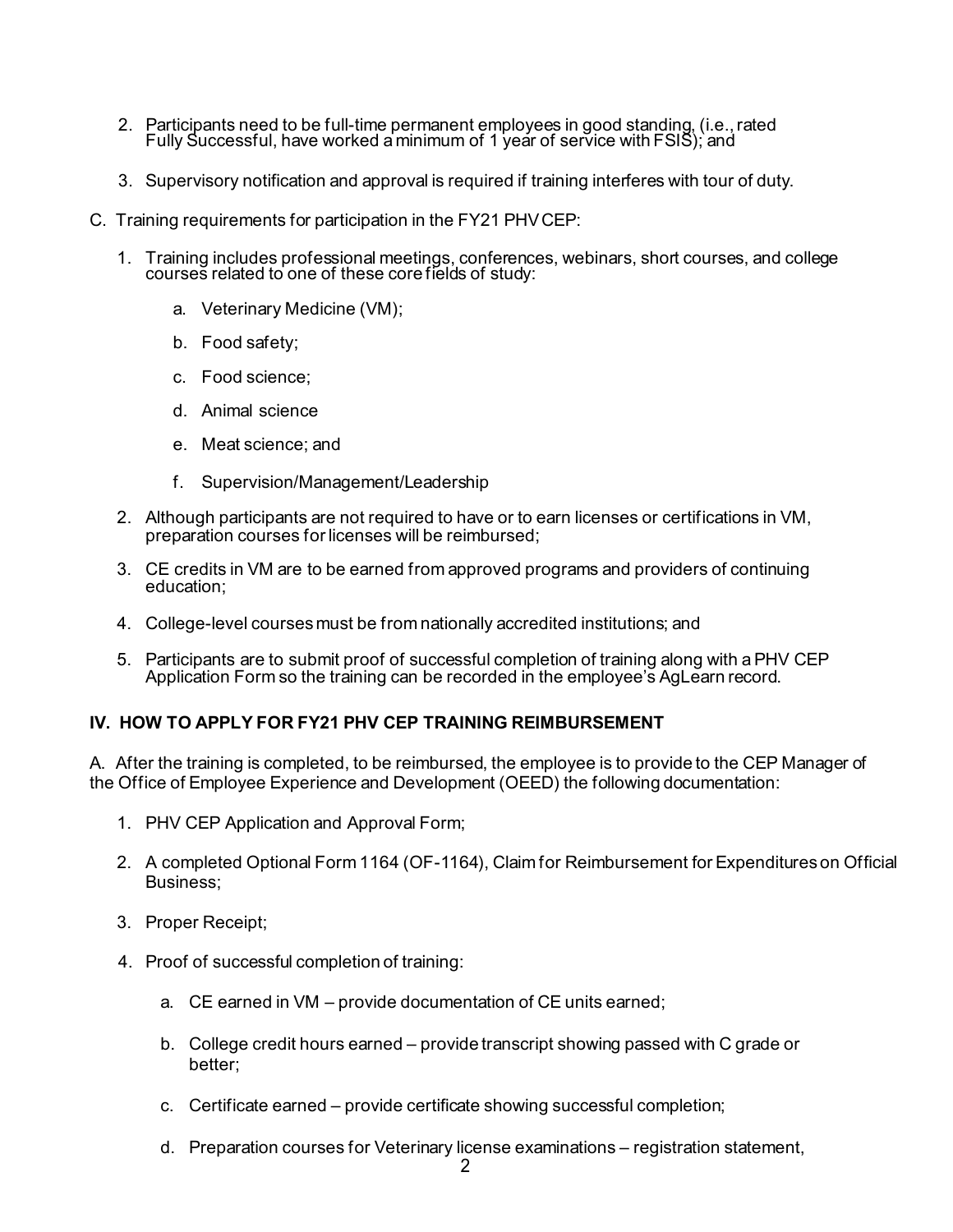course description, and proof of completion (if available);

- 5. Employees can obtain the PHV CEP Application and Approval Form (e-form) and the OF 1164 in the following ways:
	- a. Request by e-mail at [PHVCEP@usda.gov; o](mailto:PHVCEP@usda.gov;)r
	- b. Download from IPP Help [https://fsishelp.fsis.usda.gov/ipphelp/cep/phvcep/phvcep.htm.](https://fsishelp.fsis.usda.gov/ipphelp/cep/phvcep/phvcep.htm)

**NOTE**: If using Windows 10, Microsoft Edge may be incompatible with PDF documents. Fire Fox Browser is recommended.

 B. The employee is to digitally sign the PHV CEP Application with their LincPass and submit as an e-form.

- C. OF-1164 are to be submitted as an e-form and include:
	- 1. Training name;
	- 2. Start and end dates of the training;
	- 3. Cost of training registration;
	- 4. Amount to be reimbursed (not to exceed \$500 perFY);
	- 5. An e-signature (digitally sign with LincPass);
	- 6. Proof of payment with a proper receipt which is to include:
		- a. Participant name;
		- b. Method of payment;
		- c. Amount paid; and
		- d. Training name.

 **NOTE:** Financial Service Center (FSC) requires supplemental documentation if the receipt does not list training name. Example: an e-mail confirming training registration that lists training name.

 D. The CEP Manager will process applications and reimbursement paperwork. Upon approval, the CEP Manager will submit an employee's OF 1164 directly to FSC for remittance to employee.

 E. E-mail all required documentation (outlined above) to the CEP Manager at: [PHVCEP@usda.gov;](mailto:PHVCEP@usda.gov)